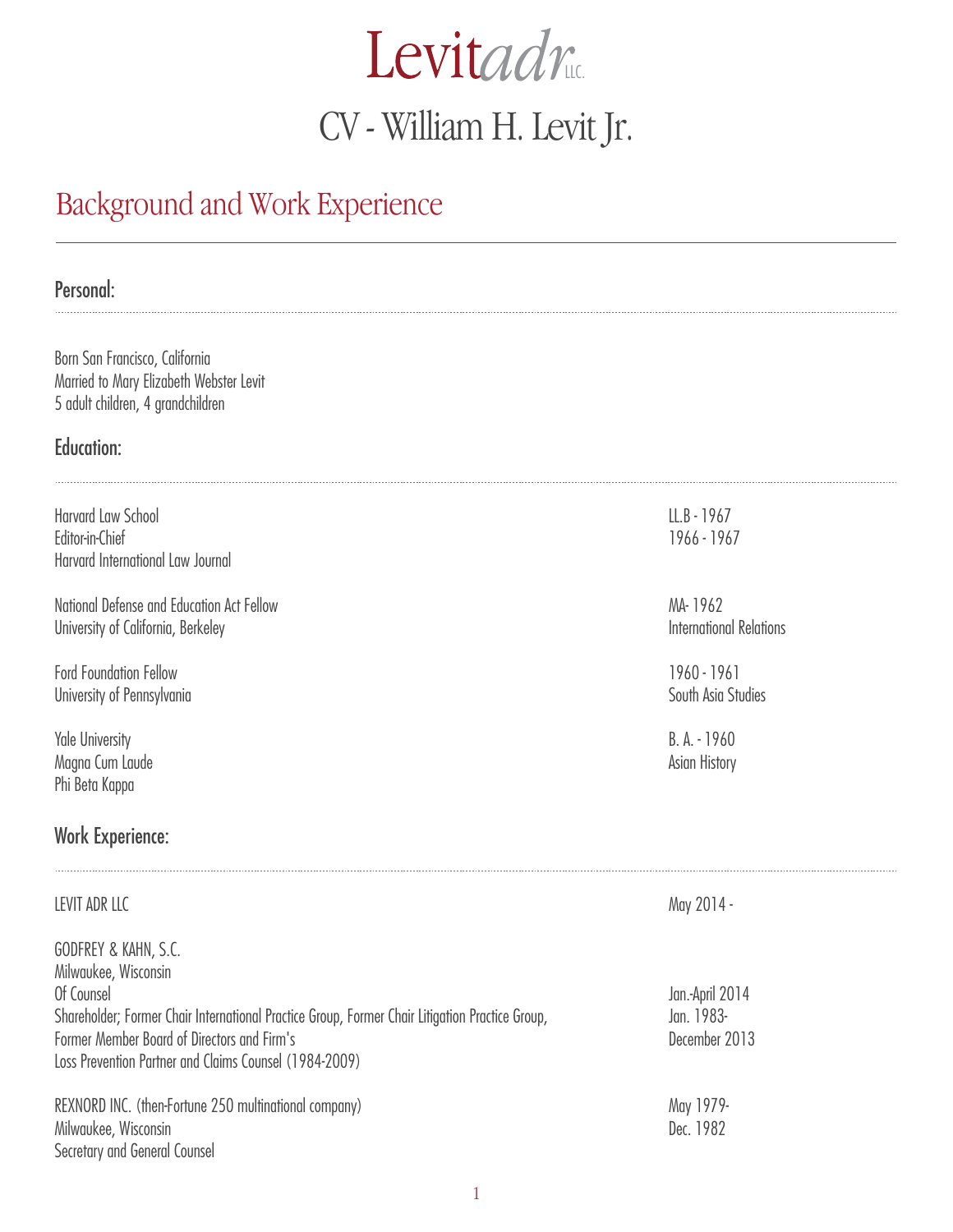| HUGHES HUBBARD & REED<br>New York City and Los Angeles<br>Associate & Partner<br>in Charge Los Angeles Litigation Department (1975-1979) | Nov. 1973-<br>April 1979 |
|------------------------------------------------------------------------------------------------------------------------------------------|--------------------------|
| DAVIS POLK & WARDWELL<br>New York City<br>Associate Litigation Department                                                                | Aug. 1967-<br>0ct. 1973  |
| (Full time criminal defense lawyer on loan to Legal Aid Society, Manhattan Branch)                                                       | 1968-1969                |
| UNITED STATES FOREIGN SERVICE OFFICER<br>Assigned to Economic Section, American Embassy New Delhi                                        | June 1962-<br>June 1964  |

## Arbitrator and Mediator Experience, Training, Teaching, and Recognition

Experience:

For over 35 years has served as sole, chair, emergency and panel arbitrator in well over 100 domestic and international commercial, corporate, insurance, reinsurance, employment and securities arbitrations, under CPR International Institute for Conflict Prevention and Resolution, American Arbitration Association, International Centre for Dispute Resolution, ICC, New York Stock Exchange, NASD, UNCITRAL and various other ad hoc rules and procedures. Has mediated scores of disputes of various kinds.

#### Training:

Mr. Levit has completed hundreds of hours of specialized arbitrator and mediator training. Among these are attendance at the College of Commercial Arbitrators Annual Meetings, 2009 - 2021; CPR Annual Meetings, 2003 - 2009 and 2020 - 2022; 2021 AAA/ICDR Panel Conference, Impartiality: Do You Know Where Your Biases Are? AAA Cyber Security: A Shared Responsibility 2019; 2020 CPR Online Zoom Mediation Training; 2019 AAA/ICDR/AAA Mediation.Org Panel Conference; AAA Arbitrator Performance and Demeanor: Meeting Participant Expectations, 2018; AAA When Experts Come from Different Planets, 2017; 2016 ICDR International Symposia in Advanced Case Management Issues; 2016 AAA/ICDR/Mediation.org Panel Conference; AAA Impasse Mediating in the "Red Zone," 2015; AAA Writing Arbitration Awards: A Guide for Arbitrators, 2014; AAA Managing the Arbitration Process, 2012; AAA Maximizing Efficiency and Economy In Arbitration 2011; AAA Chairing an Arbitration Panel: Managing Procedures, Process & Dynamics, 2011, 2010 and 2005;AAA/ICDR Neutrals Conference, 2009;AAA/ICDR International Arbitration Symposium 2006; AAA Neutrals Conference, 2006, 2005, 2004 and 2003; AAA Arbitrator Ethics & Disclosure 2006; AAA Arbitration Awards: Safeguarding, Deciding & Writing Awards, 2003; AAA Arbitrator Update 2003, 2001; AAA Central Case Management Center, Administrative Issues Workshop, 2001; AAA Commercial Arbitrator II Training: Advanced Case Management Issues, 2001; AAA International Arbitrator Training, 2000; AAA Commercial Arbitrator Training 1999; AAA Advanced Mediator Training 2010; CPR Advanced Mediator Training, 2009; ADR Associates LLC, Mediator Training, 2003; as well as various other ADR training.

#### Teaching:

Lecturer, International Commercial Arbitration, Faculty of Law and Administration, Jagiellonian University, Krakow, Poland (2014). Lecturer, International Commercial Arbitration, African Centre for Legal Excellence, Maseru, Lesotho (2013). Lecturer, Mediation and International Commercial Arbitration, Vilnius University Faculty of Law, Vilnius, Lithuania (2013) Lecturer, International Commercial Arbitration and Mediation, Baikal National University of Economics & Law, Irkutsk, Russia (2012) Lecturer, International Commercial Arbitration, Law & Management Institute, Vladivostok State University of Economics & Service, Vladivostok, Russia (2011)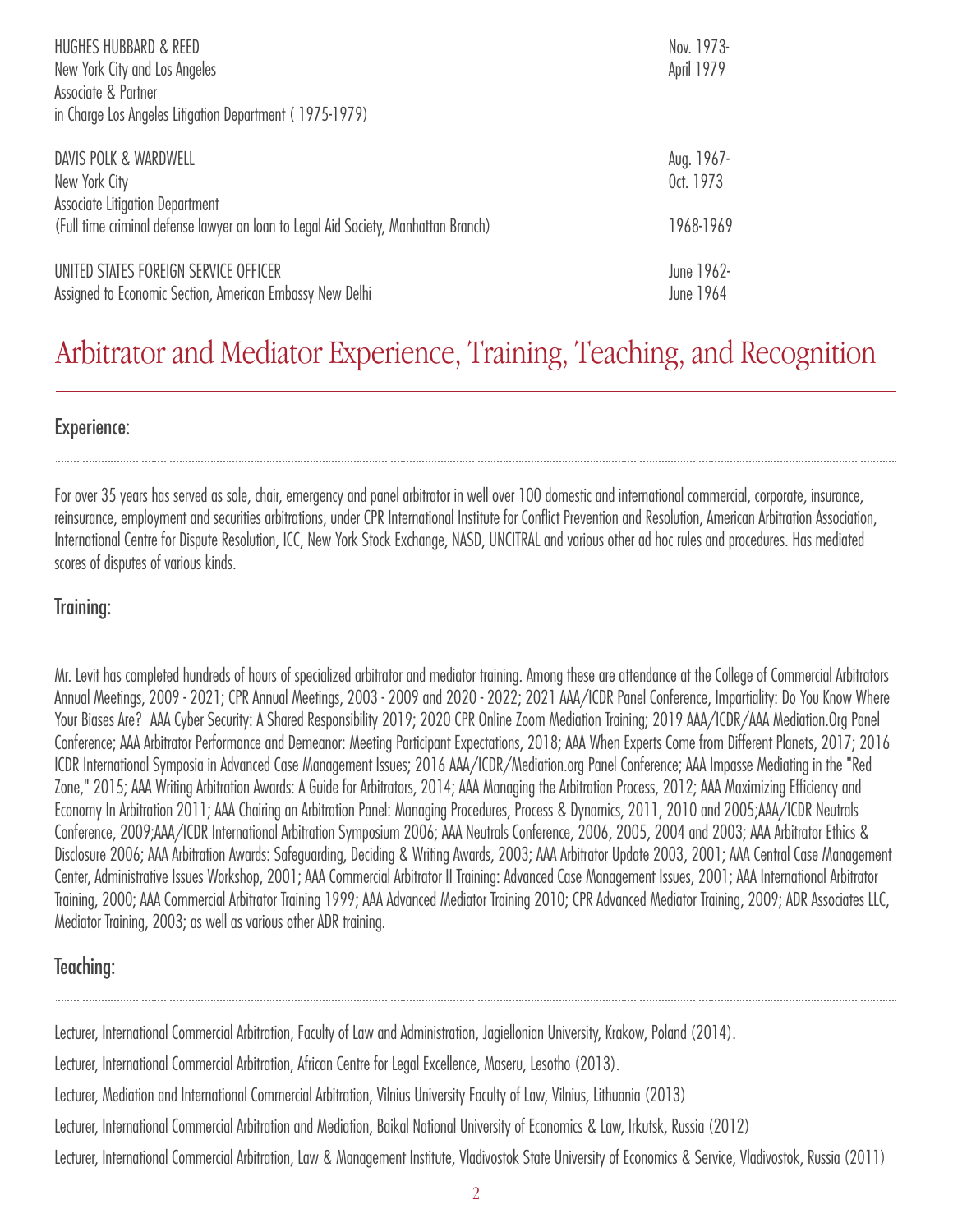## Recognition:

Fellow, College of Commercial Arbitrators

Substitute Arbitrator, lran-U.S. Claims Tribunal (The Hague) 1984-1988

Listed for a number of years in The Best Lawyers in America for Arbitration, International Arbitration, Mediation, Commercial Litigation and Intellectual Property Litigation.

Regional Panelist (Arbitration and Mediation) CPR International Institute for Conflict Prevention and Resolution Panel of Distinguished Neutrals and member of CPR Insurance, Healthcare and Life Sciences, General Counsel, Franchise, Employment, Special Arbitrator and Challenge Panels

Commercial; Large, Complex Case; Joint Venture, M & A, Consumer and Employment Panels of Arbitrators of the American Arbitration Association

Chartered Arbitrator, Fellow (FCIArb.) and Panel of Arbitrators of The Chartered Institute of Arbitrators (London)

London Court of International Arbitration North American Users' Council

International Centre for Dispute Resolution Panel of Arbitrators and Mediators

Fed Arb's Panel of Commercial Neutrals

Panel of Mediators of the American Arbitration Association

Panel of Mediators of the International Mediation Institute, The Hague. Certified IMI Mediator

Chicago International Dispute Resolution Association Panel of Arbitrators and Mediators

Chair Fee Arbitration Committee, Milwaukee Bar Association, 2000-201O

Chair Committee on Resolution of Fee Disputes, State Bar of Wisconsin, 1994-1995

## Representative Litigation and Arbitration Experience

#### Intellectual Property

• *Advanced Software Design Corp., et al. v. Federal Reserve Bank of St. Louis, et al.*, 2007 WL 3352365 (E.D. Mo.), aff'd, 583 F.3d 137 (Fed. Cir. 2009). Lead counsel for three Federal Reserve Banks and Fiserv, Inc. in obtaining summary judgment dismissing all claims against the Banks and against Fiserv insofar as they allegedly infringed the plaintiffs' patents when encoding data on U.S. Treasury checks to detect fraud on the grounds only proper defendant was the U.S. Government, who must be sued in Federal Court of Claims.

• *Manpower Inc. v. Manpower Unternehmens-und Personalberatung Ges.m.b.H.* (1991-1998). Lead counsel for Claimant in licensing/franchise dispute with Austrian joint venture partner in arbitration before International Arbitral Centre of the Federal Economic Chamber of Vienna. All three Tribunal awards were in favor of Claimant, including grant of injunctive relief and a seven figure damage award (SCH-4311/MAG). The awards were upheld by the Austrian Supreme Court on 26 April 2006 (Ob236/05i).

• *George Fischer Foundry Systems, Inc. v. Adolph H. Hottinger Maschinenbau GmbH*, 1994-1 CCH Trade Cases ¶70,566 (E.D. Mich. 1994), aff'd, 55 F.3d 1206 (6th Cir. 1995). Lead counsel for German licensor in this patent licensing antitrust case in which dismissal obtained on basis of the United States Supreme Court's decision in *Mitsubishi Motors Corp. v. Soler Chrysler Plymouth, Inc.* Successfully represented client in arbitration of antitrust claims before Zürich Chamber of Commerce.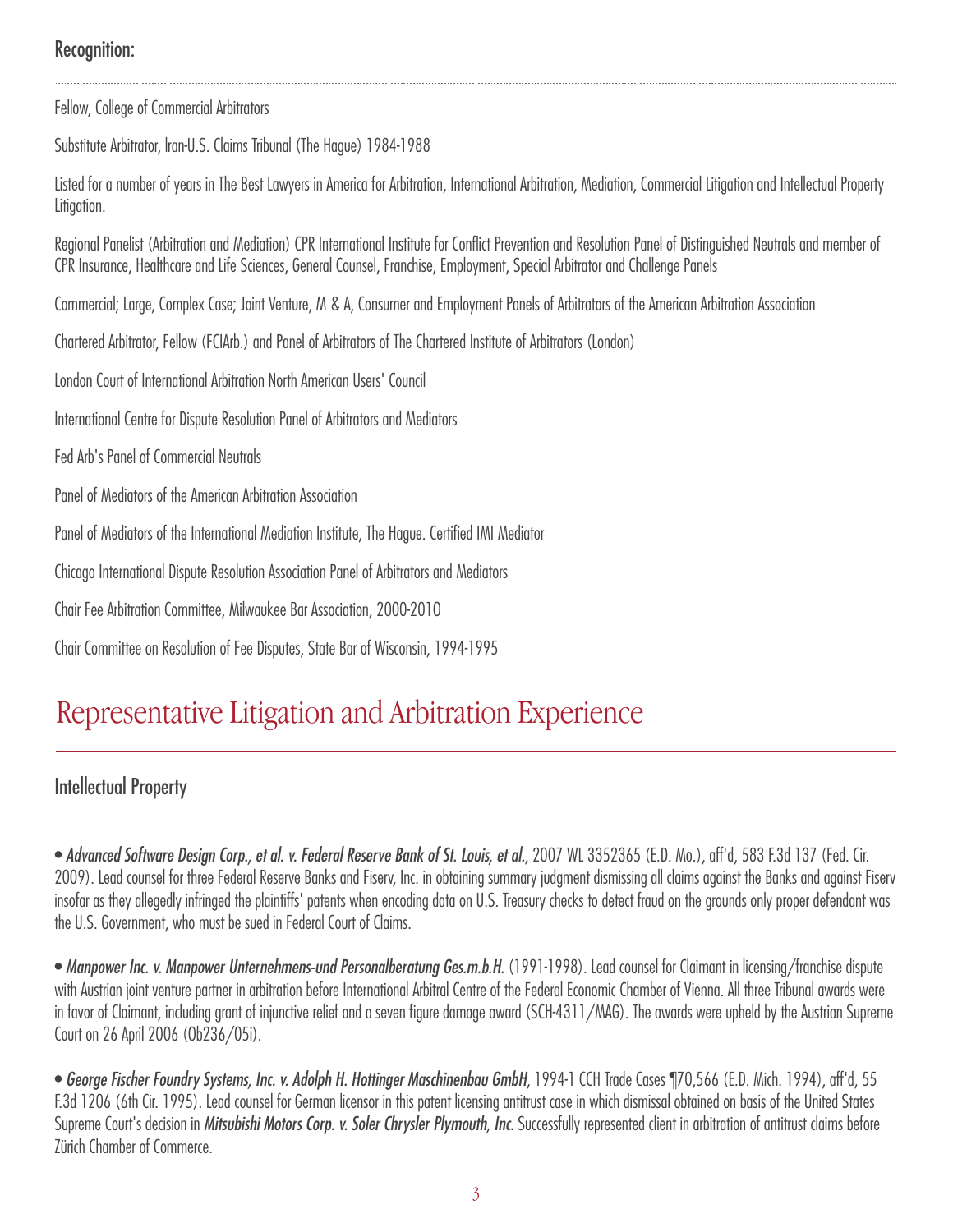• *Good Humor Corporation v. Popsicle Japan KK*. Lead counsel for Unilever subsidiary (Good Humor) in international trademark licensing dispute. 810 F. Supp. 1001 (E. D. Wis. 1992). Obtained summary judgment dismissing bulk of licensee's claims leading to favorable settlement.

• *Bostrom Seating Inc. (USA) v. JMH Bostrom Europe Ltd.* (United Kingdom). Obtained favorable settlement for client in this international licensing dispute after initial hearings in ICC arbitration. (1987-1989) (6035/BDG).

• *Rexnord Inc. v. On-Line Software International, Inc.* (1985). Obtained favorable settlement for Rexnord after 12 days of hearings and issuance of award in Company's favor by American Arbitration Association arbitral tribunal in this software licensing dispute.

## Distribution, Franchise & Trade Regulation

• *DSD Distributors Inc. v. Hansen Beverage Co., et al.*, (Cir. Ct. Rock County 07 CV 1120; 6 August 2007) Successfully represented this NASDAQ-listed beverage company in vacating ex parte temporary restraining order, defeating motion for preliminary injunction and obtaining stay of action pending arbitration in California in this distributor termination case.

• *Frohling Farm Equipment, Inc. v. CNH America LLC.* Lead counsel for major, multinational manufacturer of agricultural equipment in defeating terminated dealer's motion for a temporary injunction in this Wisconsin Fair Dealership Law action resulting in settlement of the case. (Jefferson County Cir. Ct., 21 Nov. 2005)

• *Beer Capitol Distributing, Inc. v. Guinness Bass Import Co.* Defeated terminated distributor's motion for a preliminary injunction for alleged violation of Wisconsin Fair Dealership Law. 2000-2001 CCH Bus. Franchise Guide 11,914 (E.D. Wis., 4 August 2000). On eve of trial obtained summary judgment dismissing case in its entirety. 2001- 2002 CCH Bus. Franchise Guide ¶12,155 (E. D. Wis., 27 Aug. 2001); aff'd, 290 F.3d 877 (7th Cir. 2002).

• *Edison Liquor Corporation v. United Distillers & Vintners of North America, Inc.* Obtained summary judgment dismissing this dealer termination case. 2000-2001 CCH Bus. Franchise Guide ¶11,957 (Waukesha County Cir. Ct., 6 Sept. 2000), aff'd 2001-2002 CCH Bus. Franchise Guide ¶12,216. (Wis Ct. of App., 12 Dec. 2001)

• *Maryland Staffing Services, Inc. v. Manpower, Inc.*, 936 F. Supp. 1494 (E.D. Wis. 1996). Lead counsel for Manpower in this franchise dispute in which dismissal of the bulk of the claims was obtained leading to a settlement.

• *Ziegler Co., Inc. v. Rexnord Inc.* Defeated motion for preliminary injunction in dealer termination case and obtained grant of summary judgment, which was affirmed by Court of Appeals. The Wisconsin Supreme Court reversed [139 Wis. 2d 593 (1987)], but subsequently granted Rexnord's motion for reconsideration and ruled in its favor [147 Wis. 2d 308 (1988)]. Favorable settlement obtained for client in 1992.

• *Pillar Corp. v. Enercon Industries Corp.* After nine days of trial, obtained dismissal of antitrust conspiracy and monopolization counterclaims. 1986-1 CCH Trade Cases ¶ 67,187 (Milwaukee County Cir. Ct. 1986).

• *Swan Sales Corp. v. Jos. Schlitz Brewing Co.*, Obtained summary judgment for Schlitz, which was affirmed by Wisconsin Court of Appeals, in this Wisconsin Fair Dealership Law termination case. 126 Wis. 2d 16 (1985).

• *FTC v. Imperial Chemical Industries, Ltd.* (FTC 1972). Helped successfully defend ICl's acquisition of then-New York Stock Exchange company, Atlas Chemical Industries, Inc., from § 7 Clayton Act attack by FTC and negotiate consent decree.

## Corporate, Commercial, Securities, Class Actions, and Accounting Malpractice

• *Ori v. Fifth Third Bank and Fiserv, Inc.* Lead counsel for defendants in now-settled consolidated class actions arising under the Fair Credit Reporting Act. 603 F. Supp. 2d 117 (E.D. Wis. 2009), 674 F. Supp. 2d 1095 (E.D. Wis. 2009).

• *DMT S.A. v. Enercon Industries Corporation*, 2008WL1869031 (E.D. Wis., 24 April 2008). Obtained summary judgment dismissing claim by French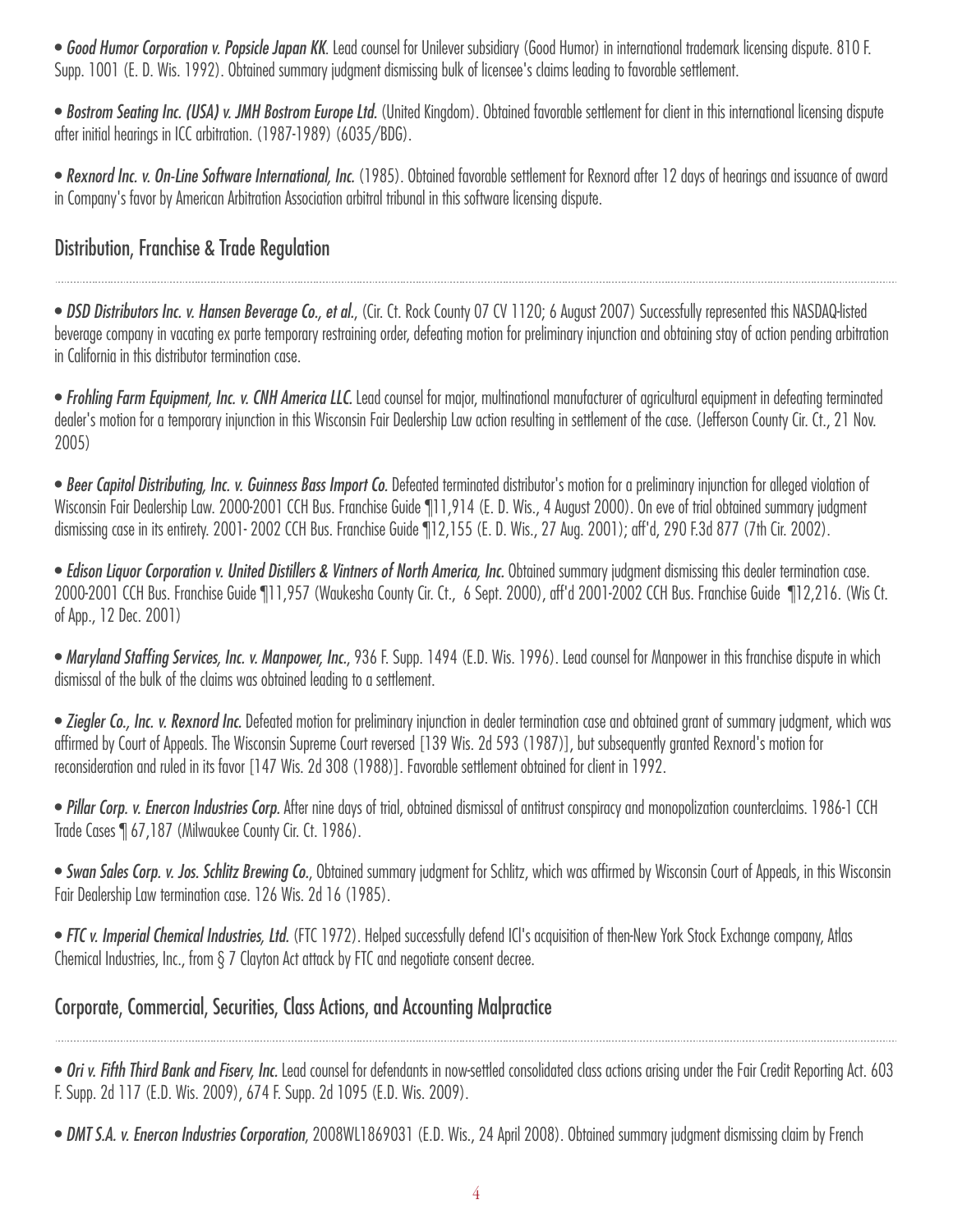purchaser against seller of allegedly defective corona treating equipment transshipped to Iranian customer on grounds of illegality because of circumvention of U.S. export controls.

• *Rich Products Corporation v. Kemutec, Inc.*, 66 F. Supp. 2d 937 (E. D. Wis. 1999), aff'd, 241 F.3d 915 (7th Cir. 2001 ). Obtained dismissal on summary judgment and affirmance on appeal of all tort claims in this multi-million dollar food contamination case on basis of economic loss doctrine.

• *Chr. Hansen v. CK Witco Corp. n/k/a Crompton Corp.* (1999-2000). Obtained seven figure settlement for U.S. subsidiary of Danish company on eve of hearings in dispute arising out of breaches of representations and warranties in stock purchase agreement as to FDA and environmental compliance. (Amer. Arb. Assn. Case No.13E1810010600).

• *Beverly L. Halquist v. Halquist Stone Co., Inc. et al.* Court-appointed Independent Panel to act in lieu of disinterested majority of board of closely-held corporation to investigate and recommend disposition of derivative claims. Thereafter successfully mediated the dispute. (Waukesha County Cir. Ct. 1998-2000).

• *Aid Association for Lutherans v. Morgan Stanley & Co., Incorporated, Goldman Sachs & Co. and Merrill Lynch, Pierce Fenner & Smith, Incorporated*. Represented underwriters in this securities case arising out of the failure of the Bank of New England Corporation. Obtained summary judgment on 1933 Act claims on statute of limitations grounds which led ultimately to favorable settlement (Milwaukee County Cir. Ct., 1991-1993).

• *Torphy v. Touche Ross & Co.* (Dane County Cir. Ct.). Retained by Office of the Commissioner of Insurance of the State of Wisconsin as lead counsel to prosecute multimillion dollar accounting malpractice claims arising out of 1981 collapse of Wisconsin domiciled insurance company. Substantial settlement obtained in 1989 after first week of jury trial projected to last 4 to 6 months.

• *Briggs & Stratton Corp. v. Cross Co. and Cross & Trecker Corp.* Represented Briggs in multi-million dollar breach of contract action and helped negotiate very favorable settlement (E.D. Wis. 1987-88).

• *Rexnord Inc. v. Islamic Republic of Iran* (1983). Obtained million dollar plus recovery for Rexnord after hearings before lran-U.S. Claims Tribunal (The Hague) (first million dollar plus Tribunal award) (Case No. 132).

• *In Re Equity Funding Corp. of America Securities Litigation*, 416 F. Supp. 161 (C.D. Cal. 1976). Successfully defended Coopers & Lybrand and related entities in what at the time was one of the largest securities fraud class actions ever and ultimately negotiated favorable settlement for the client.

• Allis-Chalmers Mfg. Co. v. Gulf & Western Industries, Inc. Involved in successful trial and appeal of short-swing profits securities case in which \$2.5 million was recovered for Allis-Chalmers. 372 F. Supp. 570 (N.D. Ill. 1974), aff'd, 527 F.2d 335 (7th Cir. 1975).

• *Zahn v. International Paper Company*, 41O U.S. 925 (1973). Principal responsibility for preparing International Paper's briefs in both the Second Circuit and United States Supreme Court in this class action case in which the client prevailed.

## Insurance Regulation, Insolvency and Bad Faith

• *In the Matter of the Rehabilitation of Northwestern National Insurance Company of Milwaukee, Wisconsin*. Principal counsel for the Wisconsin Commissioner of Insurance in this successful rehabilitation of this Wisconsin-domiciled insurance company. (Dane County Cir. Ct., Case No. 06 CV 3585).

• *Wisconsin Patients Compensation Fund v. Physicians Insurance Company of Wisconsin, Inc.*. Successfully represented this statutory excess medical malpractice insurer in trying to verdict in 1999 the only statutory bad faith and breach of fiduciary duty case it had ever brought against a primary insurer. The judgment (approximately \$1.2 million) was affirmed by the Wisconsin Court of Appeals in 2001 (No. 00-0505).

• *Wisconsin Patients Compensation Fund v. St. Mary's Hospital of Milwaukee*. Successfully represented this statutory excess medical malpractice insurer in recovering \$4.8 million from a health care provider who wrongfully represented it had obtained coverage for professional liability claims when in fact it was an unapproved self-insured. 209 Wis. 2d 17, 561 N.W.2d 797 (Ct. App. 1997).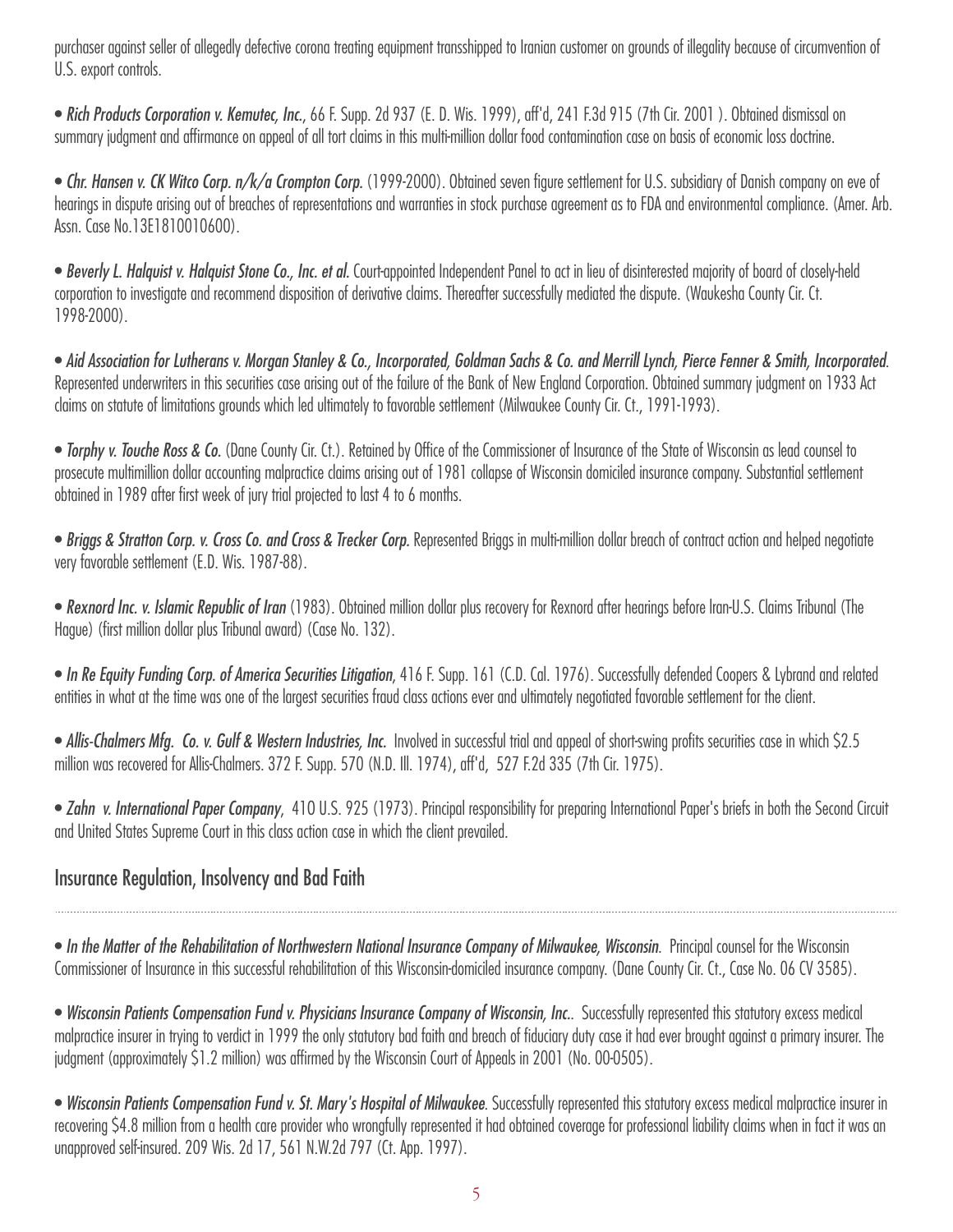• *In the Matter of the Liquidation of American Star Insurance Co.* Principal counsel to the Wisconsin Commissioner of Insurance in this fifteen year liquidation of a San Francisco-based, Wisconsin-domiciled insurance company. (Dane County Cir. Ct., Case No. 92 CV4579).

Fraud & RICO

• *City of Milwaukee v. Universal Mortgage Corp.*, 692 F. Supp. 992 (E.D. Wis. 1988). Lead counsel for Marshall & Ilsley Corp. and M&I Grootemaat Mortgage Corp. in obtaining dismissal of RICO and Wisconsin Little RICO claims brought by City of Milwaukee against inner city mortgage lenders arising out of successful criminal prosecutions of brokers involved in schemes to defraud HUD.

Indian Law

• *Forest County Potawatomi Community v. Judge James B. Mohr* (Forest County Potawatomi Tribal Court 04-CV-27) and *Judge James B. Mohr v. Forest County Potawatomi Community* (Oneida County Cir. Ct. 04-CV-152). Lead Counsel for the Tribe in obtaining favorable ruling from Tribal Court and State Court Judges in unique inter-jurisdictional conference that held Tribal Court action to enjoin State case seeking to compel arbitration of this seven-figure contract dispute should proceed and State Court action should be stayed. This led to settlement of the case.

# Professional Activities and Recognition

Active Member of the Bars of the States of California, New York and Wisconsin

Admitted to practice before the United States Supreme Court and State and Federal Courts of California, New York and Wisconsin as well as various other Federal Courts

Appointed and reappointed by Governor of Wisconsin as a Trustee of State of Wisconsin Investment Board, one of the ten largest public pension funds in the United States (May 2003 - September 2015) with over \$100 billion of assets under management. Was Chair of the Strategic Planning and Governance Committee and a member of Compensation Committee.

Listed for many years in Chambers USA Directory of America's Leading Business Lawyers (Wisconsin Commercial Litigation - most recently in 2014 as Senior Statesman); Currently listed in The Best Lawyers in America (Arbitration, International Arbitration, Mediation, Commercial Litigation and Intellectual Property Litigation); Who's Who in America, Who's Who in the Midwest, Who's Who in American Law, Who's Who in the World. Wisconsin Super Lawyer (Business Litigation).

Elected Member of The American Law Institute

Fellow of the American Bar Foundation

Fellow of the Wisconsin Law Foundation

President, 7th Circuit Bar Association (2002-2003)

Member, Advisory Committee on Circuit Rules for the Seventh Circuit Court of Appeals, 2001-2003

Contributor to the 4th edition of the College of Commercial Arbitrators Guide to Best Practices in Commercial Arbitration (2017).

Co-Author "Wisconsin's Experience in Allocating Jurisdiction Between State and Tribal Courts," 45 Court Review 20 (2009)

Co-Author "Surveying the Boundaries of Overlapping State and Tribal Court Jurisdiction," June 2006 Wisconsin Lawyer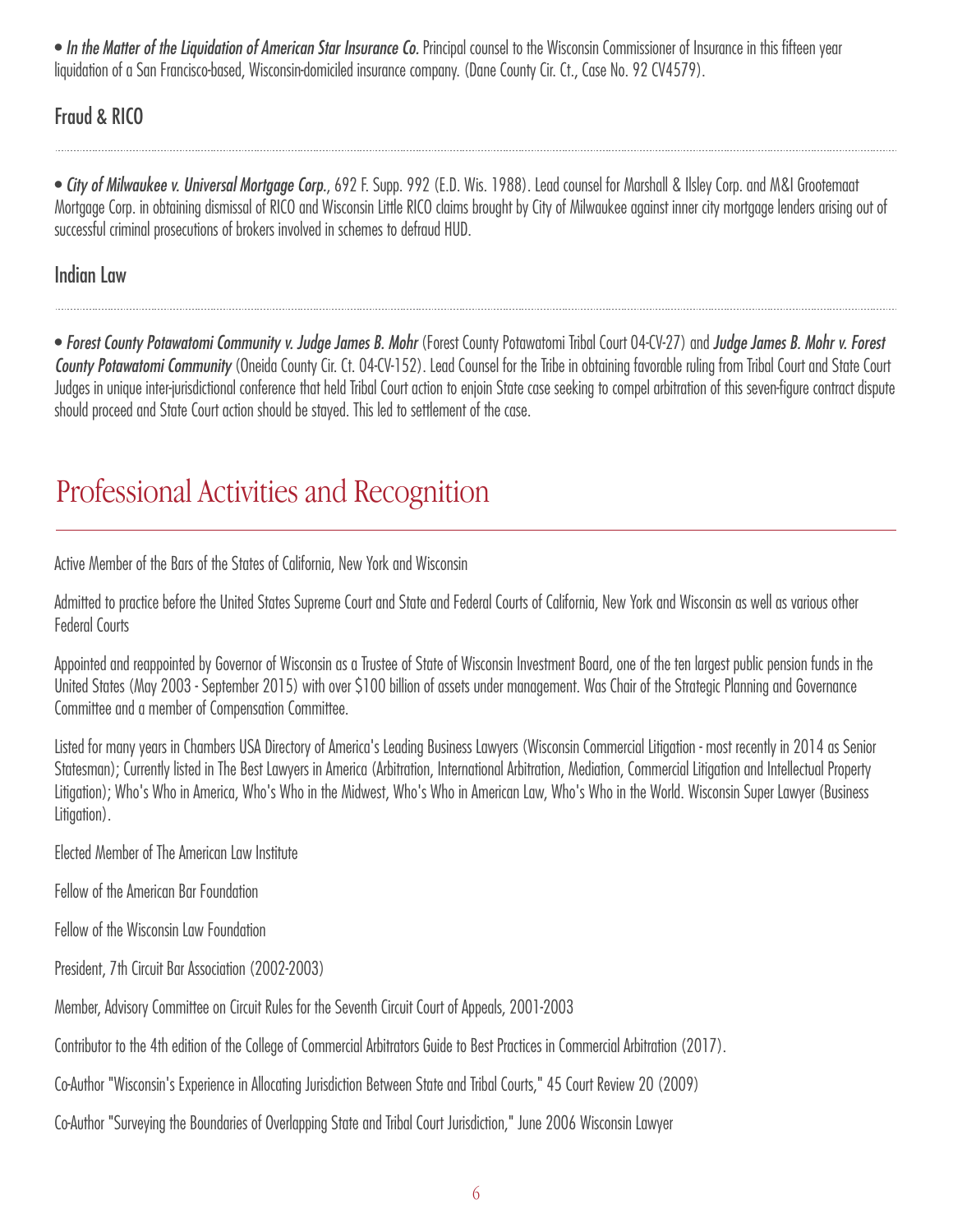Author of chapter entitled "An Introduction to ADR" in Winning Legal Strategies for Alternative Dispute Resolution (Aspatore Books 2005)

Contributor to American Bar Association, Mergers and the Private Antitrust Suit: The Private Enforcement of Section 7 of the Clayton Act (1977)

Speaker for Wisconsin Corporate Practice Institute, American Bar Association, International Institute for Conflict Prevention and Resolution, State Bar of Wisconsin, Seventh Circuit Bar Association, Eastern District of Wisconsin Bar Association, Practicing Law Institute, State of Wisconsin Investment Board, University of Wisconsin School of Business, University of Chicago Booth School of Business, Ernst & Young, California Continuing Education of the Bar, Super Bowl of Indexing, World Pension Forum and various other groups on a variety of subjects

Chair, Board of Administrative Oversight of the Supreme Court of Wisconsin Office of Lawyer Regulation, 2001-2006

Member, District II (Milwaukee) Committee of the Supreme Court of Wisconsin Board of Attorneys Professional Responsibility, 1985-1992; Chair 1993-1994

Director, Milwaukee Bar Foundation, 2001-2003

Director, International Business Transactions Section, State Bar of Wisconsin, 1985-1992

President, Wisconsin Chapter, American Society of Corporate Secretaries, 1982-1983; Director 1981-1992

American Bar Association Section of Litigation Committee on Corporate Counsel, 1984-2013 (Chair Committee on International Litigation, 1990-1994)

State Bar of California Committee on Continuing Legal Education of the Bar, 1977-1979

Los Angeles County Bar Association Ethics Committee, 1976-1979; Federal Courts and Practice Committee, 1976-1979 and Executive Committee Human Rights Section, 1974-1977

Association of the Bar of the City of New York Criminal Courts and Practice Committee, 1973, and Secretary, Committee on State Courts of Superior Jurisdiction, 1970-1973

Criminal Indigent Defense Panels for the U.S. District Court for the Southern District of New York and Second Circuit Court of Appeals, 1970-1973 and U.S. Court of Appeals for the Seventh Circuit, 1990-2012

# Civic Activities

Director, Aurora Health Care Inc., 1988-1993 (now Advocate Aurora Health)

Director, Aurora Health Care Ventures, 1993-2004; Chair 1997-1999 and 2001-2002

Board Member, Medical College of Wisconsin Cardiovascular Center, 1994-2020 and Chair 1999- 2002

Trustee 1992-2008; Chair 2002-2004 and Vice Chair 2000-2002 Columbia College of Nursing Board of Trustees

Trustee, Mount Mary College 2002-2004

Director, Visiting Nurse Association of Wisconsin, 1980-1991; Chair 1985-1987

Director, Visiting Nurse Foundation, 1985-1995; Chair 1988-1991